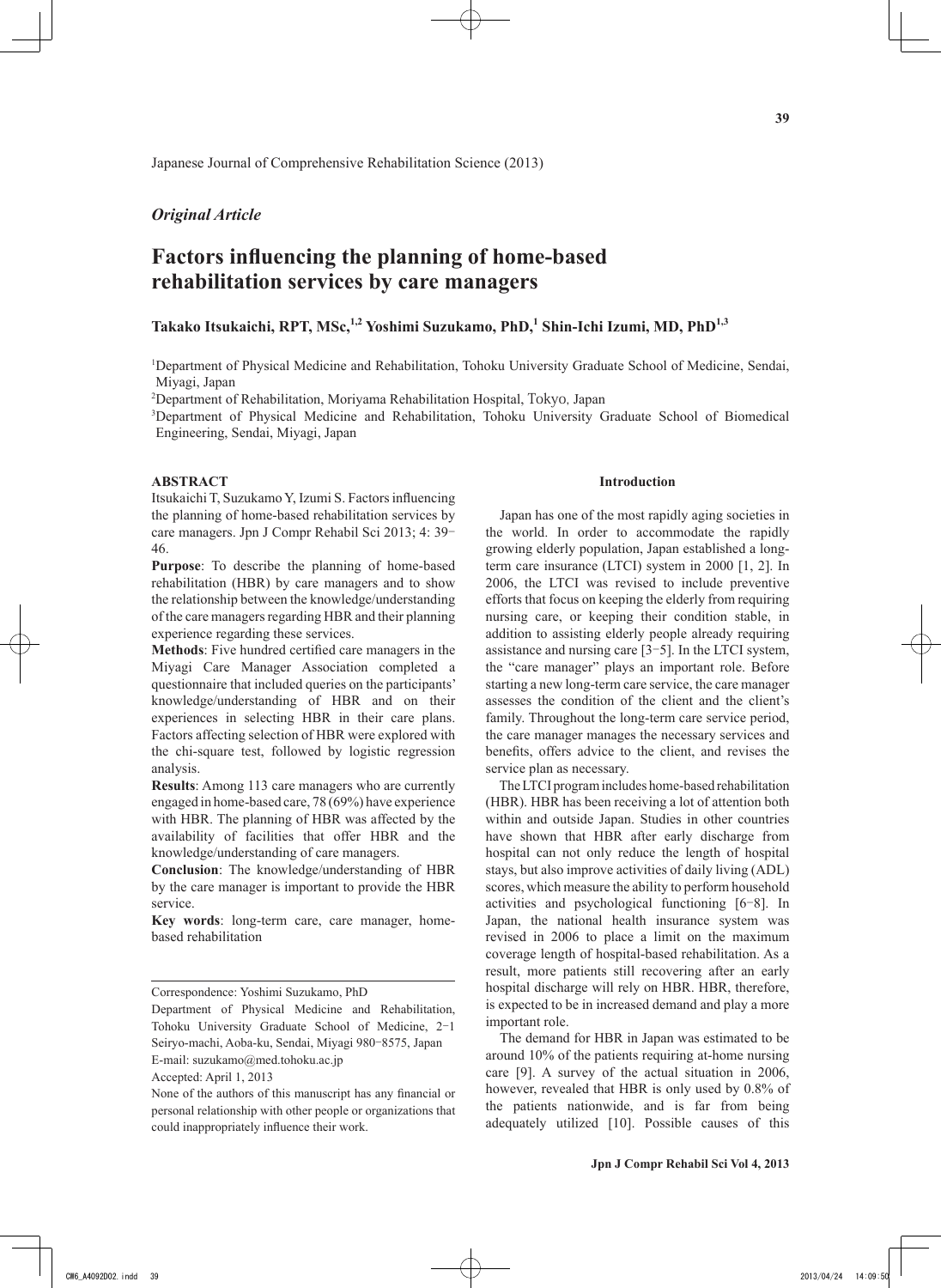shortfall include lack of resources, and care managers' insufficient knowledge and understanding of HBR. However, to date, there has not been any study that examines the connection between care managers' knowledge of HBR on the one hand, and their past experience with and the specific content of HBR on the other hand.

The aim of the present study is to describe the planning of home-based rehabilitation (HBR) by care managers and to determine whether a care manager's knowledge and understanding of HBR is correlated with their past experience of planning HBR.

#### **Methods**

## **Data collection**

The participants are 500 certified care managers affiliated with the Miyagi Care Manager Association, randomly selected by the association. The questionnaire was mailed to each participant from the association. The survey period was early September through early October 2006.

The first section of the survey concerns general questions about past experience with HBR. The section examines the following: 1) whether there were any cases where the care manager considered planning HBR but was unable to select it; 2) if yes to 1), list barriers; 3) if yes to 1), list alternative plans; 4) whether the care manager has ever selected HBR; 5) if yes to 4) who was the person who originally proposed it; 6) if yes to 4) the content of the planned services (function improvement training, function sustenance training, ADL training, instructing on self-guided training, care-giving instructions, advice on obtaining assistive devices, environmental assessment with suggestions for restructuring, going-out training and mental support); 7) if the care manager has never selected HBR, the reason for never having selected it (Table 1).

The participant's knowledge and understanding of HBR was assessed by asking them to rate 57 statements regarding HBR by selecting an answer from one of five levels (definitely true, mostly true, don't know, mostly false, and definitely false). These statements were obtained from the previous semi-structured interviews of some care managers.

In an attempt to determine possible factors that influence the planning of HBR, the questionnaire included the following variables: 1) the gender of the participant; 2) the age of the participant; 3) the participant's practice area (within or outside the Sendai Metropolitan Area); 4) the number of years in practice; 5) availability of HBR staff (physical therapists, occupational therapists) in the practice area; 6) availability of facilities that offer HBR in the practice area; 7) the professional background of the participant which was a qualification to be a care manager, for example, nurse, physical therapist, caseworker, etc.).

## **Statistical methods and data analysis**

All participants who responded to the questionnaire and are currently assisting in home care were included in the analyses. Respondents who no longer work as a care manager, or who work as an institutional care manager, were excluded.

First, the participants were divided into two groups: managers with prior HBR planning experience, and those without prior HBR experience. The participants' demography and their prior HBR experience were then compared using descriptive statistics including the chi-square test or student's t-test. For the description of the prior HBR experience of care managers, we counted the number of care managers who had cases where care managers considered planning HBR but were unable to select it, and who had each barrier to selection of HBR, and who had each alternative plan for the above cases. And we counted the number of cases for the people who proposed HBR originally and the content of the planned services.

In order to explore the factors that affect the practice of HBR, answers in the "knowledge and understanding" section were compared between the two groups using the chi-square test. Next, logistic regression analysis was performed on those respondents who have facilities offering HBR services available in their service area. Whether or not each participant has ever planned HBR was used as a dependent variable for this analyses. In addition, for the two groups divided by the experience of planning HBR service content, their responses to each statement in the care manager's

| 0) Did you plan HBR in 2005?                                                                           |
|--------------------------------------------------------------------------------------------------------|
| 1) How many cases in 2005 did you have where you considered planning HBR but were unable to select it? |

2) List barriers to selection of HBR.

**Table 1.** Question items about past experience with HBR.

3) List alternative plans for the above cases.

4) Have you ever selected HBR?

5) Who originally proposed it?

6) What was the content of the planned services?

7) List barriers to selection of HBR in the past.

HBR, Home-based Rehabilitation.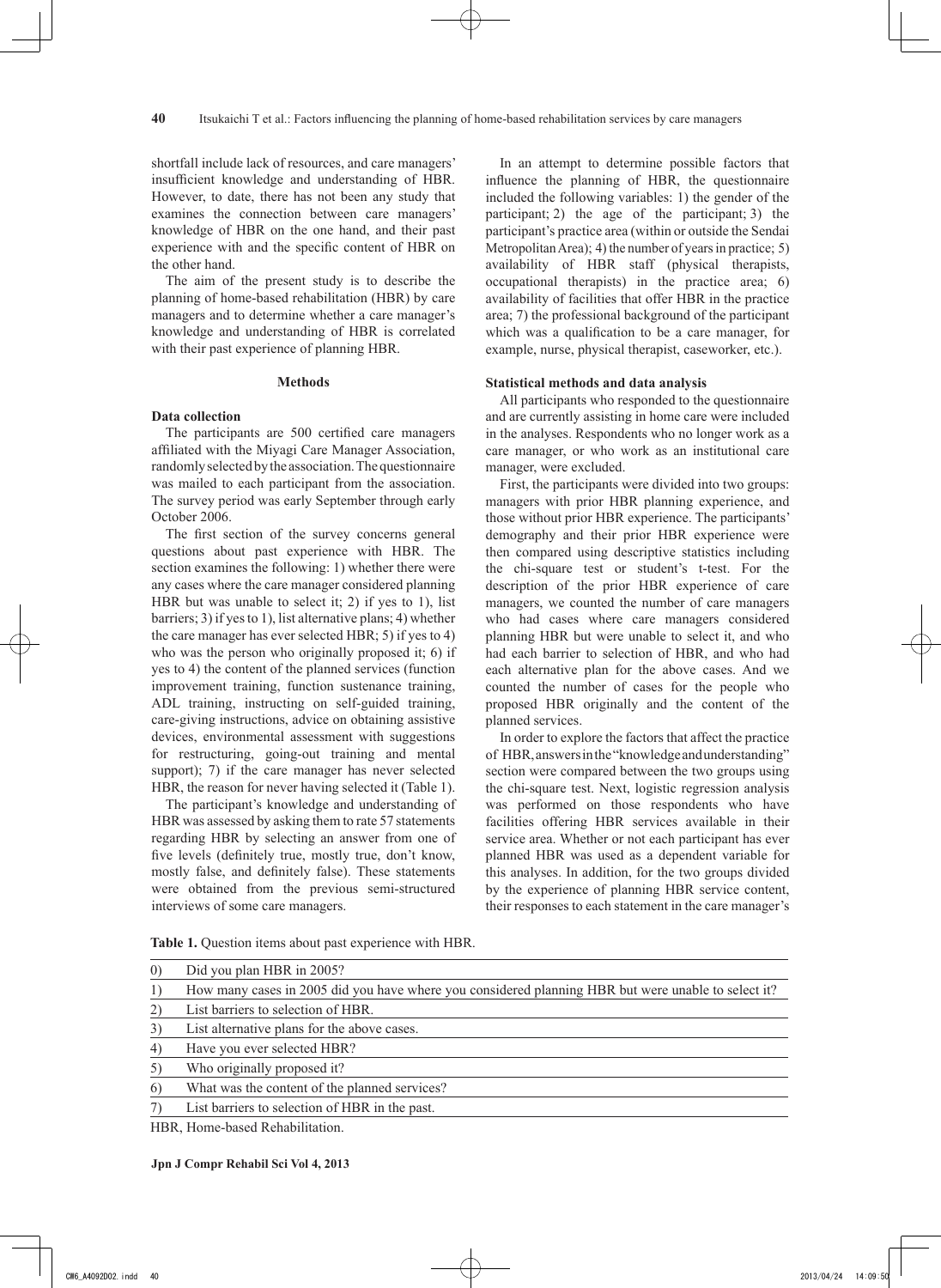knowledge section were compared using the chisquare test.

We used the Fisher's exact test instead of the chisquare test, when cells with an expectation frequency less than 5 existed for all cells with more than 20%. The data were analyzed with SPSS version 11 for Windows. The significance levels were set at 5%.

This study was implemented with the approval of the institutional review board of the Tohoku University Graduate School of Medicine.

## **Results**

The questionnaires were sent to 500 members. Five of the selected participants were excluded due to an

unknown forwarding address or death. Out of the remaining 495 care managers, 260 responded, giving a response rate of 52.5%. Out of the 260 responders, 113 care managers who undertook home-based assistance were analyzed.

## **Demographic characteristics of the participants and current condition of HBR planning**

Out of the care managers who currently assist with home care (N=113), 78 (69%) have selected HBR in the past, 31 (27%) have never selected it, and  $4(4\%)$ did not respond. Table 2 shows the attributes of the care managers with and without prior HBR planning experience. Respondents with prior HBR experience are more likely to be female  $(p=0.030)$  and younger

|                                                     |                                                                   | CM with prior HBR<br>planning experience<br>$N = 78$ |                  | CM without prior HBR<br>experience<br>$N = 31$ |      |                  |                            |
|-----------------------------------------------------|-------------------------------------------------------------------|------------------------------------------------------|------------------|------------------------------------------------|------|------------------|----------------------------|
| Gender: frequency (%)*                              | Male / Female                                                     | 11<br>$(14\%) / 67(86\%)$                            |                  | 10<br>$(32\%)$ /21 $(68\%)$                    |      |                  |                            |
| Age: mean $(\pm SD)^*$                              | Male / Female                                                     |                                                      |                  | 41.2 $(\pm 8.8)$ /47.0 $(\pm 7.8)$             | 52.0 |                  | $(\pm 14.6)/49.0(\pm 8.5)$ |
| The number of years in<br>practice: mean $(\pm SD)$ |                                                                   |                                                      |                  | 4.8 $(\pm 1.79)$                               |      |                  | 4.3 $(\pm 2.16)$           |
| Practice area: frequency (%)                        | Within the City Area                                              | 38                                                   |                  | (49%)                                          |      | 15               | (43%)                      |
|                                                     | Outside the City Area                                             | 37                                                   |                  | (47%)                                          |      | 16               | (46%)                      |
|                                                     | Unknown                                                           |                                                      | $\mathfrak{Z}$   | $4\%$ )                                        |      |                  |                            |
| The professional                                    | Doctor                                                            |                                                      | 1                | $(1\%)$                                        |      | $\overline{2}$   | $(5\%)$                    |
| background: frequency (%)                           | <b>Dental Practitioner</b>                                        |                                                      | $\boldsymbol{0}$ | $0\%$                                          |      | 1                | $2\%)$                     |
| (More than one answer was                           | Pharmacist                                                        |                                                      | 1                | $1\%$                                          |      | 1                | $(2\%)$                    |
| allowed.)                                           | <b>Public Health Nurse</b>                                        |                                                      | 6                | (6%)                                           |      | 1                | $(2\%)$                    |
|                                                     | Nurse / Assistant Nurse                                           | 24                                                   |                  | (26%)                                          |      | 7                | (17%)                      |
|                                                     | Occupational Therapist                                            |                                                      | 1                | $(1\%)$                                        |      | $\boldsymbol{0}$ | $(0\%)$                    |
|                                                     | Social Welfare Counselor                                          |                                                      | 5                | $(5\%)$                                        |      | 4                | $(10\%)$                   |
|                                                     | Care Worker                                                       | 36                                                   |                  | (39%)                                          |      | 17               | $(41\%)$                   |
|                                                     | Dental Hygienist                                                  |                                                      | 4                | $(4\%)$                                        |      | $\boldsymbol{0}$ | $(0\%)$                    |
|                                                     | Judo Therapist                                                    |                                                      | 1                | $(1\%)$                                        |      | 1                | $(2\%)$                    |
|                                                     | Masseur / Acupuncturist /<br>Moxibustionist                       |                                                      | 2                | $2\%)$                                         |      | $\boldsymbol{0}$ | $(0\%)$                    |
|                                                     | Dietician (National Registered<br>Dietician)                      |                                                      | 1                | $(1\%)$                                        |      | $\boldsymbol{0}$ | $(0\%)$                    |
|                                                     | <b>Consultation Support Duties</b><br>Worker / Care Duties Worker |                                                      | 9                | $(10\%)$                                       |      | $\tau$           | (17%)                      |
|                                                     | Other                                                             |                                                      | 3                | $3\%)$                                         |      | 1                | $2\%)$                     |
| Availability of HBR staff<br>(physical therapists,  | Available in a business<br>establishment <sup>#</sup>             |                                                      | 7                | $(9\%)$                                        |      | 1                | $(3\%)$                    |
| occupational therapists) in                         | Available in the corporation                                      |                                                      | 6                | $(8\%)$                                        |      | $\boldsymbol{0}$ | $(0\%)$                    |
| the practice area:                                  | Nobody in the area                                                | 64                                                   |                  | (82%)                                          |      | 29               | (94%)                      |
| frequency $(\%)^*$                                  | Unknown                                                           |                                                      | 1                | $(1\%)$                                        |      | 1                | (3%)                       |
| Availability of facilities that                     | Available                                                         | 70                                                   |                  | $(90\%)$                                       |      | 20               | (65%)                      |
| offer HBR in the practice                           | Not available                                                     |                                                      | 6                | $(8\%)$                                        |      | 8                | (26%)                      |
| area: frequency $(\%)^*$                            | Unknown                                                           |                                                      | $\overline{2}$   | $2\%)$                                         |      | 3                | $9\%)$                     |

**Table 2.** Characteristics of participants (Care managers).

CM, Care Managers; HBR, Home-based Rehabilitation.

\*, *p*<0.05

#, If a corporation has several facilities such as hospitals, care houses, and home-visit nursing stations, each facility is called a business establishment.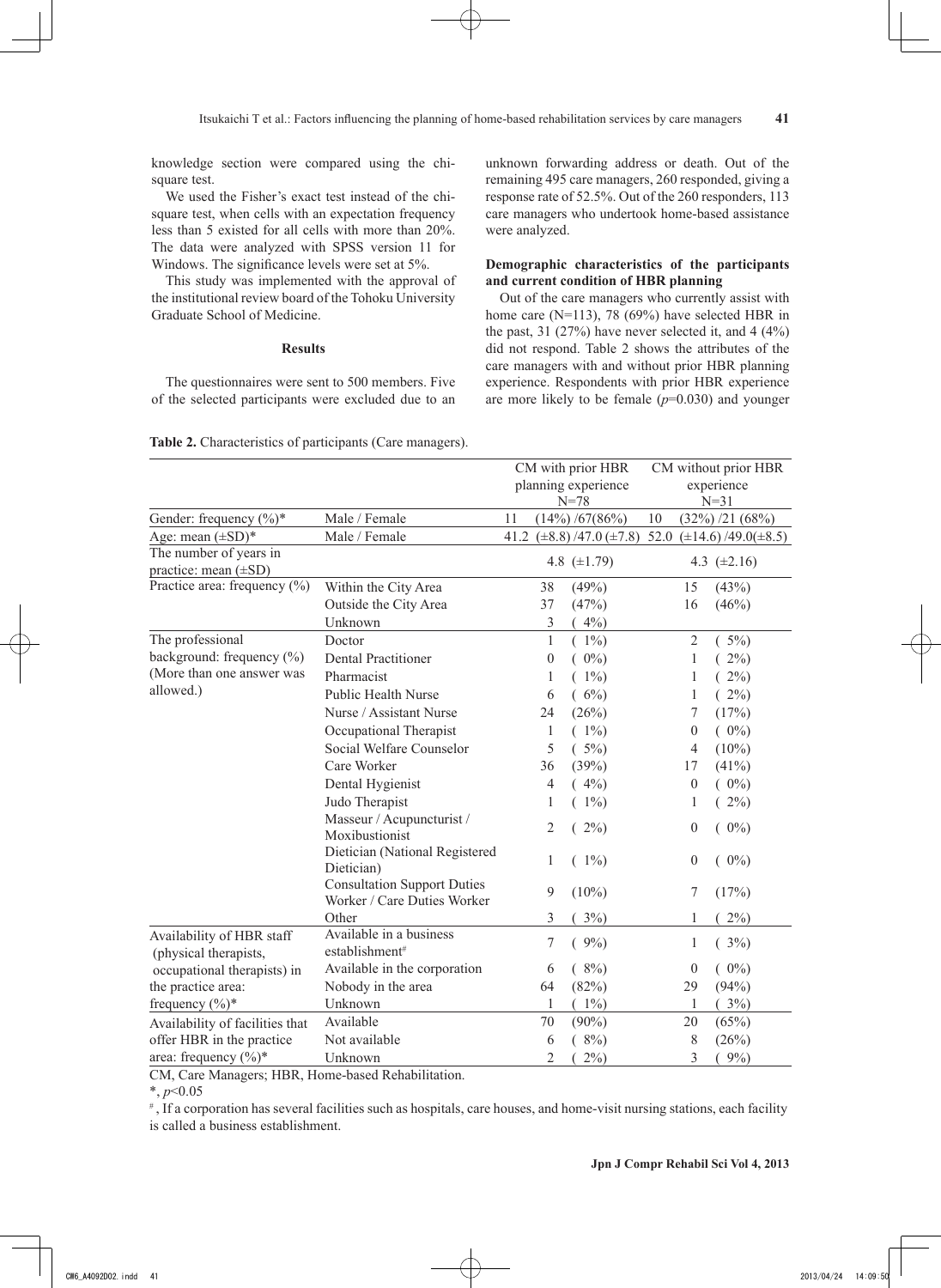|                                                         |                                                                               | Frequency $(\% )$ |
|---------------------------------------------------------|-------------------------------------------------------------------------------|-------------------|
| Cases where care managers                               | I considered it.                                                              | 72 (64%)          |
| considered planning HBR but were<br>unable to select it | I did not consider it.                                                        | 36 (32%)          |
| (out of 113 participants)                               | Unknown                                                                       | $5(4\%)$          |
| Barriers to selection of HBR                            | Opposition by the client                                                      | 36 (50%)          |
| (multiple answers)                                      | Opposition by the client's family                                             | 26 (36%)          |
| (out of 72 care managers who had<br>applicable cases)   | Reservations against someone visiting<br>their house                          | 21(29%)           |
|                                                         | Disagreement with the doctor                                                  | 5(7%)             |
|                                                         | Lack of rehabilitation staff                                                  | 25 (35%)          |
|                                                         | Economic reasons                                                              | 14 $(19%)$        |
|                                                         | Excess of rehabilitation credit                                               | 11(15%)           |
|                                                         | Others                                                                        | 15 $(21\%)$       |
| Alternative plans for the above cases                   | Outpatient rehabilitation at hospitals                                        | 13 $(18%)$        |
| (multiple answers)                                      | Outpatient rehabilitation at care houses                                      | 47 (65%)          |
| (out of 72 care managers who had                        | Home-visit nursing                                                            | 36 (50%)          |
| applicable cases)                                       | Home-visit care                                                               | 7(10%)            |
|                                                         | Doing nothing                                                                 | 14 (19%)          |
|                                                         | Others                                                                        | 7 $(10\%)$        |
| The person who originally proposed                      | The client                                                                    | 65 (11%)          |
| <b>HBR</b>                                              | The client's family                                                           | 88 (14%)          |
| (out of 609 applicable cases)                           | Care manager                                                                  | 377 (62%)         |
|                                                         | Others                                                                        | 79 (13%)          |
| The content of the planned services                     | Function improvement training                                                 | 189 (31%)         |
| (multiple answer)                                       | Function sustenance training                                                  | 170 (28%)         |
| (out of 609 applicable cases)                           | ADL training                                                                  | 140 (23%)         |
|                                                         | Instruction on self-guided training                                           | $36^{(6\%)}$      |
|                                                         | Care-giving instructions                                                      | $13(2\%)$         |
|                                                         | Advice on obtaining assistive devices                                         | 12(2%)            |
|                                                         | Environmental<br>assessment<br>with<br>suggestions for improvement of housing | $17^{(3\%)}$      |
|                                                         | Going-out training                                                            | 12(2%)            |
|                                                         | Mental support                                                                | $6(1\%)$          |
|                                                         | Others                                                                        | $5(1\%)$          |

|  | Table 3. Prior HBR experience of care managers. |  |  |
|--|-------------------------------------------------|--|--|
|  |                                                 |  |  |
|  |                                                 |  |  |

( $p=0.028$ ). They tend to have facilities ( $p=0.006$ ) that offer HBR services available in their practice area.

Table 3 shows the prior HBR experience of care managers. There were 72 (64%) respondents who reported a case where they considered but were unable to select HBR, 36 (32%) with no such cases, and 5 (4%) with no response. Common barriers (more than one answer was allowed) were the following: the client was opposed to it in 36 (50%) of the care managers' cases; the client's family was opposed to it in 26 (36%) of the care managers' cases; and the client or the family had reservations against someone visiting their house in 21 (29%) of the care managers' cases. Thus, the most common reasons were related to the client or the client's family. In 25 (35%) of the care managers' cases, on the other hand, a lack of resources such as rehabilitation staff was reported. In 60 (83%) of care managers' cases, ambulatory rehabilitation service using LTCI and National Health Insurance was selected instead. The most common party who originally proposed HBR in each case was the care manager (377 cases; 62%), followed by the client's family (88 cases;  $14\%$ ), and the client (65 cases;  $11\%$ ). These three parties combined (530 cases) proposed the service in 87% of all the selected cases. The most common contents of HBR services selected were function improvement training, function sustenance training, and ADL training.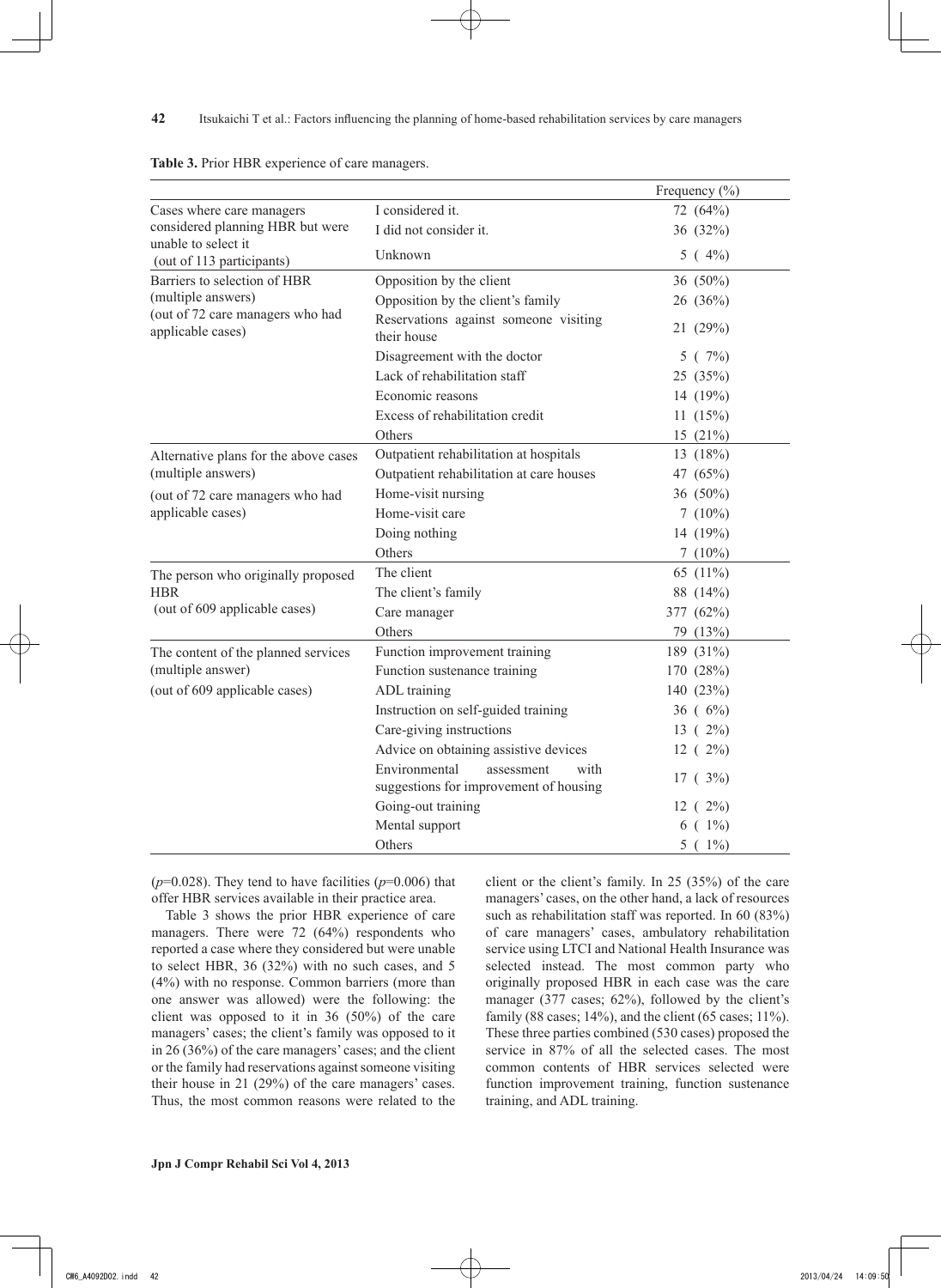| Item                                                                | CM with prior HBR<br>planning experience | CM without prior<br>HBR experience | chi-square test<br>$p$ value |
|---------------------------------------------------------------------|------------------------------------------|------------------------------------|------------------------------|
|                                                                     | $N = 78$                                 | $N = 31$                           |                              |
| "HBR can be adjusted to the home care"<br>setting."                 | $N=77$ (99.7%)                           | $N=28$ $(86.8\%)$                  | $0.069*$                     |
| "HBR involves ADL training."                                        | $N=74$ (94.9%)                           | $N=24$ (77.4%)                     | 0.012                        |
| "HBR should be performed continually as a<br>daily routine."        | $N=42$ (53.8%)                           | $N=25$ $(80.6\%)$                  | 0.009                        |
| "HBR is not indicated for clients requiring<br>medical management." | $N=4(5.1\%)$                             | $N= 6$ (19.4%)                     | 0.030                        |
| "There are few candidates for HBR"                                  | $N=17(21.8\%)$                           | $N=17(54.8\%)$                     | 0.001                        |
| "I am not familiar with the process for<br>setting up HBR"          | $N = 5 (6.4\%)$                          | $N=12$ $(38.7\%)$                  | < 0.001                      |

**Table 4.** Six statements in the knowledge section made by two groups divided by their past selection status.

CM, Care Managers; HBR, Home-based Rehabilitation.

Numbers in the table represent the number of people who responded "definitely true" or "mostly true".

\*, marginally significant (*p*<0.10)

**Table 5.** Factors influencing planning HBR: The results of logistic regression.

| Variables                                                   | Standard partial<br>regression<br>coefficient | $p$ value |
|-------------------------------------------------------------|-----------------------------------------------|-----------|
| "There are few clients suitable for HBR."                   | $-1.21$                                       | 0.003     |
| "I am not familiar with the process for setting up<br>HBR." | $-1.33$                                       | < 0.001   |
| Gender                                                      | 0.08                                          | 0.097     |
| Age                                                         | $-0.58$                                       | 0.556     |

HBR, Home-based Rehabilitation.

## **Relationship between knowledge and understanding of the care manager and experience of planning HBR service**

There were six statements in the knowledge/ understanding section where significant  $(p<0.05)$  or marginally significant  $(p<0.1)$  differences were found between the two groups divided by their past selection status (Table 4). These statements, sex and age were taken as independent variables for the logistic regression analyses. Whether or not the care manager has planned HBR was used as a dependent variable for this analyses. There are two statements that were shown to have significant correlation in the analyses. The results of the analyses show that the following two statements are negatively correlated with the care manager's prior HBR planning experience: "there are few clients suitable for HBR" (*p*=0.003), and "I am not familiar with the process for setting up HBR" (*p*<0.001) (Table 5).

## **Relationship between knowledge and understanding of the care manager and selected HBR service content**

Of the 63 care managers who responded to this

section, 8 were male  $(37.8 \pm 7.07)$  years old) and 55 were female (47±7.93 years old). For each type of service content, the two groups, those who have selected the service content and those who have not, were compared in their responses to the statements in the knowledge/ understanding section. Table 6 lists all the statements for which there was a significant difference between the two groups. We found that subjects who have selected services such as function improvement training, care-giving instructions, advice on obtaining assistive devices, and going-out training, generally agreed with the following statements: "HBR enables clients to do what they currently cannot do", "HBR trains clients to be able to go out", or "HBR can be used as a preparatory step for ambulatory rehabilitation services". On the other hand, managers who have never selected care-giving instructions, evaluating and suggesting home care restructuring, and going-out training, agreed with the following: "HBR often remains incomplete due to facility limitations", "HBR is conducted in the patient's own home" and "limited types of exercise can be offered in HBR".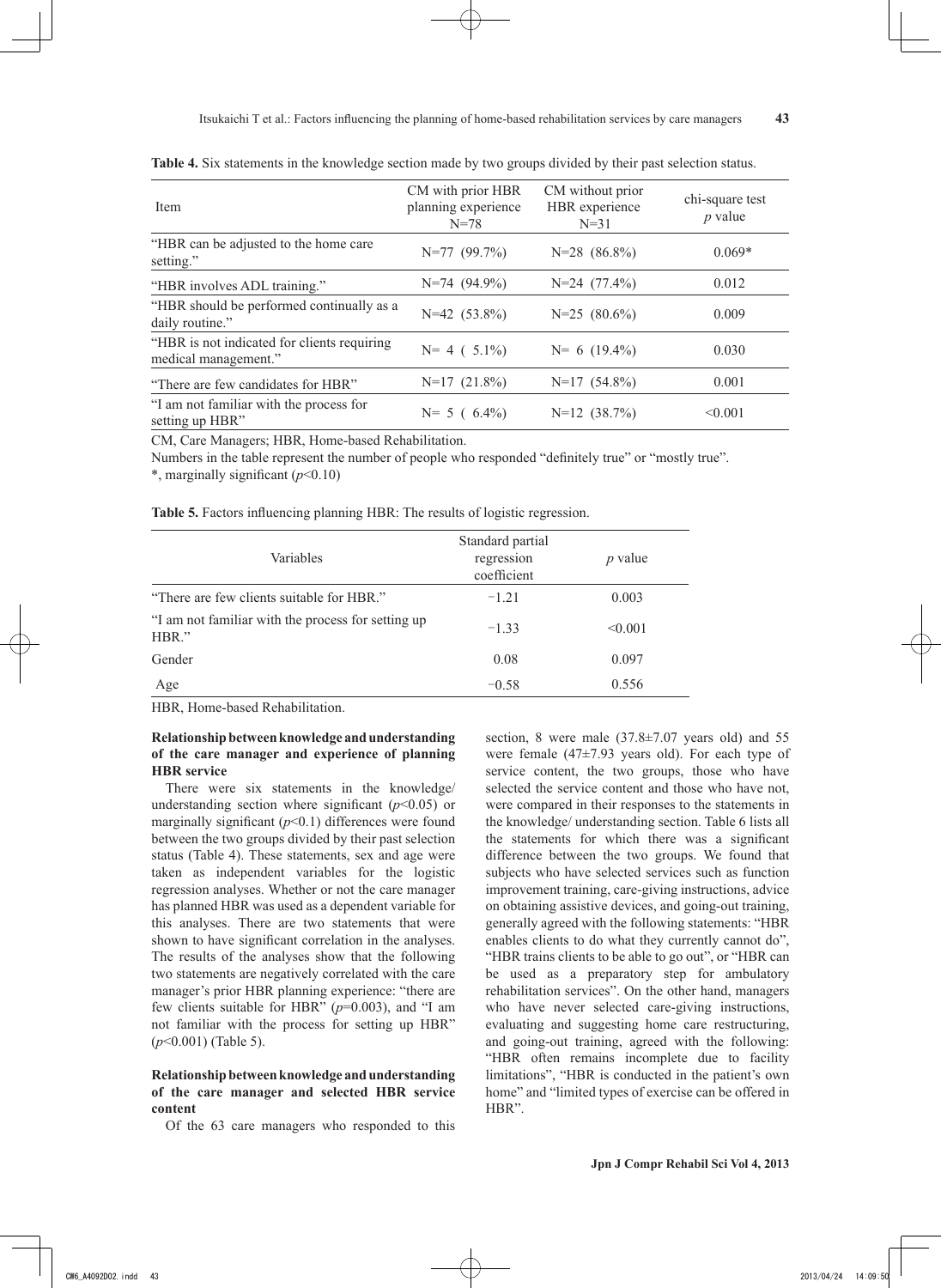|                                                                                          | Knowledge and understanding that were                                                                                                                                                                                                                                                                                                                                                                                                                                                                                                                                                                                                                                           | Knowledge and understanding that were                                                                                                                                                                  |  |  |
|------------------------------------------------------------------------------------------|---------------------------------------------------------------------------------------------------------------------------------------------------------------------------------------------------------------------------------------------------------------------------------------------------------------------------------------------------------------------------------------------------------------------------------------------------------------------------------------------------------------------------------------------------------------------------------------------------------------------------------------------------------------------------------|--------------------------------------------------------------------------------------------------------------------------------------------------------------------------------------------------------|--|--|
| <b>Service content</b>                                                                   | selected by the care managers who planned<br>indicated content (left panel)                                                                                                                                                                                                                                                                                                                                                                                                                                                                                                                                                                                                     | selected by the care managers who did not<br>plan indicated content (left panel)                                                                                                                       |  |  |
| <b>Function</b><br>improvement<br>training                                               | • HBR enables clients to do what they<br>currently cannot do.<br>• HBR is used for clients who continue<br>rehabilitation after discharge from hospital.                                                                                                                                                                                                                                                                                                                                                                                                                                                                                                                        |                                                                                                                                                                                                        |  |  |
| <b>ADL</b> training                                                                      |                                                                                                                                                                                                                                                                                                                                                                                                                                                                                                                                                                                                                                                                                 | • HBR involves improving clients' living<br>environment.<br>• HBR involves advice on assistive devices.                                                                                                |  |  |
| <b>Instructing on</b><br>self-guided training                                            | • HBR is indicated only when a doctor<br>determines so.<br>• The unit cost of HBR is high.                                                                                                                                                                                                                                                                                                                                                                                                                                                                                                                                                                                      | • HBR is used for clients who continue<br>rehabilitation after discharge from<br>hospital.<br>• HBR is used as a recreational activity.                                                                |  |  |
| <b>Care-giving instructions</b>                                                          | • HBR trains clients to be able to go out.<br>• HBR is mainly carried out therapeutically.<br>• There are different levels of competence in<br>HBR among therapists.                                                                                                                                                                                                                                                                                                                                                                                                                                                                                                            | • HBR often remains incomplete due to<br>facility limitations.                                                                                                                                         |  |  |
| <b>Advice on obtaining</b><br>assistive devices                                          | · HBR involves range-of-motion training.<br>• HBR is training of a standing posture for<br>activities.<br>• HBR involves physical strength training.<br>• HBR enables clients to leave their bed.<br>• HBR involves stretching exercises.<br>• HBR enables clients to do what they<br>currently cannot do.<br>• HBR should be performed continually as a<br>daily routine.<br>• HBR is performed as part of nursing care.<br>• HBR can be used as a preparatory step for<br>ambulatory rehabilitation services.<br>• HBR is mainly used preventively.<br>• HBR is mainly carried out therapeutically.<br>· There are different levels of competence in<br>HBR among therapists. | • HBR is used for clients who have<br>difficulty in visiting hospitals.<br>• HBR is influenced by the relationships<br>between the therapist and the client or his/<br>her family.                     |  |  |
| <b>Environmental</b> a<br>ssessment with<br>suggestions for<br>improvement of<br>housing | • HBR is mainly carried out therapeutically.<br>• HBR is indicated only when a doctor<br>determines so.<br>• HBR is used for clients who continue<br>rehabilitation after discharge from hospital.<br>• The unit cost of HBR is high.                                                                                                                                                                                                                                                                                                                                                                                                                                           | • HBR is conducted in the patient's own<br>home.<br>· Limited types of exercise can be offered in<br>HBR.<br>• HBR is used for clients who have<br>difficulty in visiting hospitals.                   |  |  |
| <b>Going-out training</b>                                                                | · HBR should be performed continually as a<br>daily routine.<br>• HBR can be used as a preparatory step for<br>ambulatory rehabilitation services.<br>• HBR is used for bed-bound clients.<br>• HBR is mainly carried out therapeutically.<br>• HBR is difficult to accept for clients and<br>their families.                                                                                                                                                                                                                                                                                                                                                                   | • HBR is for when limited types of exercise<br>can be offered.<br>• HBR is indicated when the client's illness<br>is stabilized.<br>· I found it difficult to ask the rehabilitation<br>staff for HBR. |  |  |
| <b>Mental support</b>                                                                    |                                                                                                                                                                                                                                                                                                                                                                                                                                                                                                                                                                                                                                                                                 | • HBR is used for clients who have difficulty<br>in visiting hospitals.                                                                                                                                |  |  |

**Table 6 .** Relationship between knowledge and understanding of the care manager and selected HBR service content.

The items in the knowledge and understanding section that have different response weightings between the two groups divided by their past selection status of indicated HBR service content (left panel).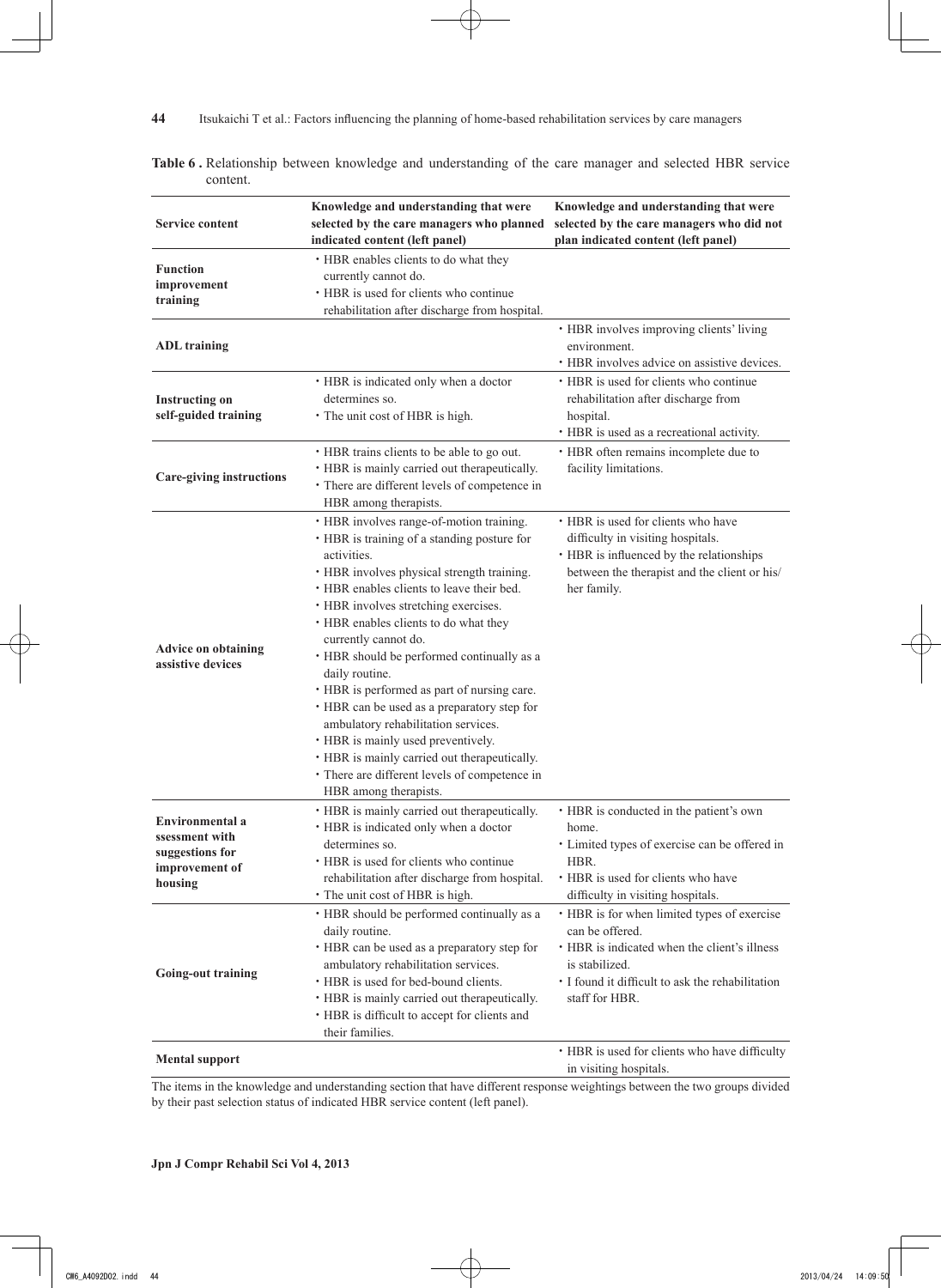#### **Current situation of HBR**

Since 35% of the reasons for not being able to select HBR services were "lack of rehabilitation staff", many respondents pointed out the lack of resources. This has been reported nationwide<sup>[11]</sup>, and it suggests that more resources are required. The revision of the medical treatment fees system in 2012 suggested that the at-home return of seriously ill patients increased. Therefore, it is thought that the role of home-based rehabilitation increased. With a view to the above tendency, governmental commitment is imperative.

While 88% of HBR services were proposed by the client, the client's family, or the care manager, 55% of the reasons for not using HBR were also due to resistance from the client or the client's family. The client, the client's family, and the care manager, rather than rehabilitation professionals, play the central role in utilizing HBR. The results of this study reconfirmed the importance to gain the understanding of clients and their family members, as noted by previous studies [12]. A gap in perception between patients and professionals on the idea of rehabilitation could interfere with efficient services, and could cause a temporary disabled state that requires nursing care [13]. Many of the current patients who require nursing care at home are categorized as falling into this temporary disabled state, where their ADL could be improved and their nursing care needs could be decreased if they received appropriate rehabilitation [14].

In almost half of the cases (48%) where HBR was not selected, ambulatory rehabilitation services were selected instead. It is thought that these cases included a lot of subjects who are appropriate for ambulatory rehabilitation rather than HBR. In other words it suggests the current situation that a lot of subjects who can use the ambulatory service are often prescribed home-based service. The objectives of HBR include treating social withdrawal and improving daily routines [15]. HBR is indicated when professional skills are called for directly in the daily activity setting, but it is not necessarily a better solution than institutional service for function sustenance [16]. The care manager needs to advise and manage care of the clients with a thorough understanding of the functions of rehabilitation services, while respecting the clients' own decisions and supporting their efforts towards an independent life.

## **Factors that affect selection of HBR and content of HBR services**

The care managers who have selected HBR, compared with those who have not, tend to think that more clients are suitable for HBR, and tend to be more likely to understand the necessary procedures for starting HBR. Among the care managers with the experience, those who answered "HBR helps to enable clients to do things they are currently unable to do" and "HBR can be used as preparation for utilizing ambulatory rehabilitation services" are more likely to select a wider range of service content, including family care instructions and advice on obtaining assistive devices. It is thought that the managers who feel that HBR is a resource that can be used to assist recovering patients and to expand their living space propose broader contents. Care managers who have knowledge of the functions of HBR are more likely to select such contents as care-giving instructions, solidifying currently possible ADL at home, home care restructuring, and introducing appropriate assistive devices [17]. Different levels of knowledge and understanding among care managers, therefore, affect not only the selection, but also the content of the HBR services that they select.

On the other hand, subjects who have never selected HBR tend to think that there are no candidates that can benefit from HBR. This suggests that inadequate knowledge of the care manager leads to overlooking suitable candidates, and to not selecting HBR for the right clients at the right time. In order to recognize the appropriate points of intervention for HBR (i.e., reestablishment of the client's life, acceleration of the client's social participation, and appropriate times during living sustenance) [9], it needs to be understood widely that HBR is not merely functional training performed at home, but rather a resource that can facilitate improvements in various aspects of the client's daily life, such as living environments, improvement of housing and care-giving instructions, and can facilitate access to recovering patients after early discharge.

## **Future work**

Previous studies pointed to "care managers' inadequate knowledge", but without any supporting data. The present study has shown that differences in care managers' knowledge and understanding, particularly concerning suitable candidates for HBR, does affect their HBR planning experience, and also affects the content of HBR services. Future work should examine the factors that cause such different levels in care managers' knowledge.

The collection rate for this study was 52.5%. Those who participated in this study are assumed to have a higher interest in HBR. It is possible, therefore, that the result of this study has a sampling bias toward a higher level of knowledge. The effect of knowledge might be more prominent if the subjects that were uncollected were included.

Future studies on this topic should focus on case characteristics, and should aim to identify the factors that influence the care managers' knowledge. This should help formalize the necessary public policy to facilitate optimal utilization of HBR.